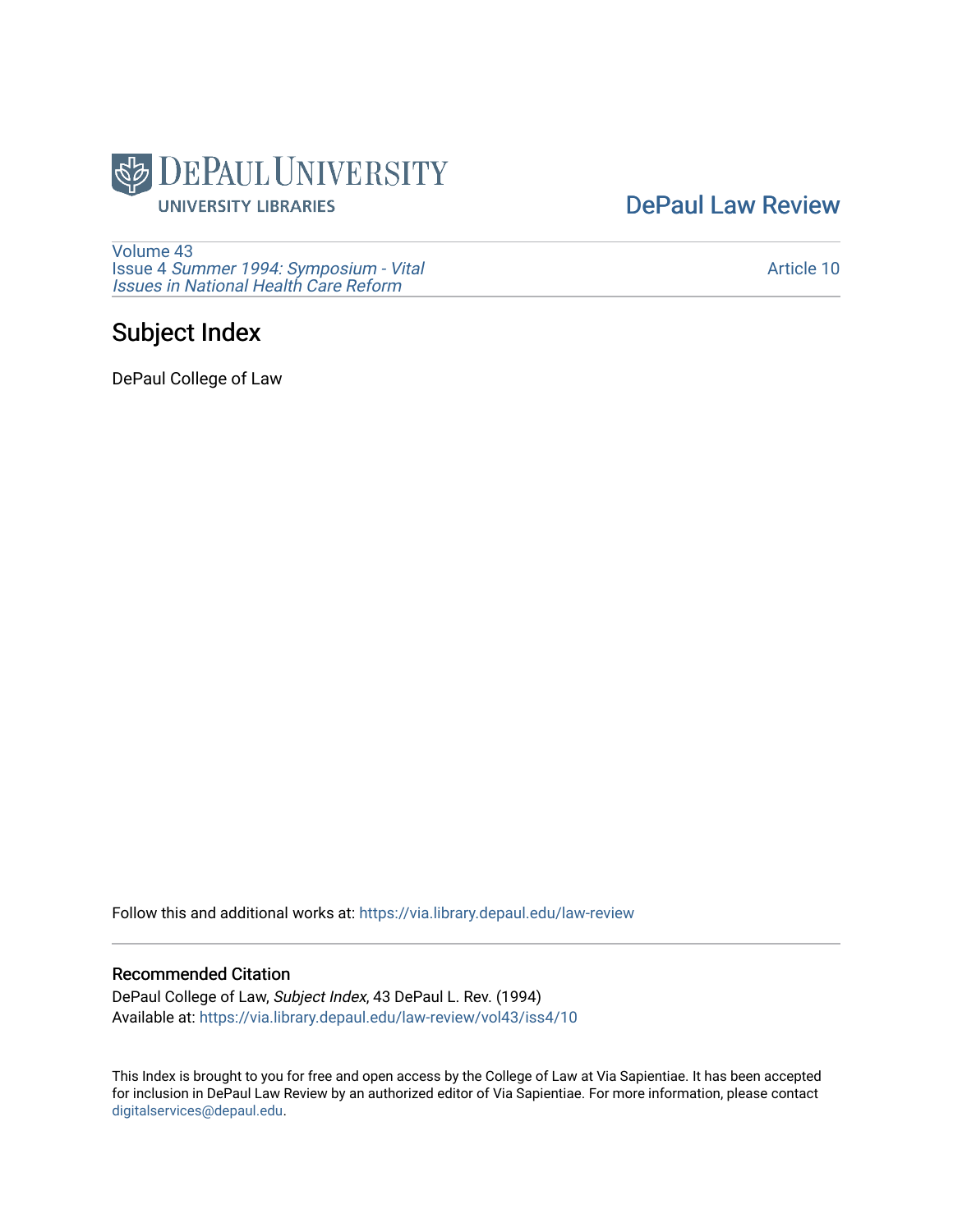# **INDEX**

# 1994]

#### 1213

## II. SUBJECT INDEX

 $\epsilon$ 

| <b>ACCOUNTANT LIABILITY</b><br>An Accountant's Liability to Third                                                                                                                                         |     |
|-----------------------------------------------------------------------------------------------------------------------------------------------------------------------------------------------------------|-----|
| Parties: Bily v. Arthur Young &                                                                                                                                                                           |     |
| ANTITRUST<br>Antitrust Issues in Health Care<br>Reform 1045                                                                                                                                               |     |
| <b>ASYLUM ELIGIBILITY</b><br>Past Persecution Standard for<br>Asylum Eligibility in the Seventh<br>Circuit: Bygones Are Bygones  147                                                                      |     |
| COPYRIGHT POWER<br>Postmodern "Progress":<br>Reconsidering the Copyright and<br>Patent Power                                                                                                              | 97  |
| DOMESTIC ABUSE<br>Mandatory Arrest of Domestic<br>Abusers: Panacea or Perpetuation                                                                                                                        |     |
| ECONOMIC WASTE DOCTRINE<br>The Economic-Waste Doctrine in<br>Government Contract Litiga-                                                                                                                  |     |
| <b>EDUCATIONAL CHOICE</b><br>A Comprehensive Analysis of<br>Educational Choice: Can the<br>Polemic of Legal Problems Be<br>Overcome?                                                                      | 1   |
| ELEVENTH AMENDMENT<br>Should Political Subdivisions Be<br>Accorded Eleventh Amendment<br>Immunity? 577                                                                                                    |     |
| <b>ENTERPRISE LIABILITY</b><br>' A World That Won't Stand Still:<br>Enterprise Liability by Private<br>Contract 1007                                                                                      |     |
| EXPERIMENTAL MEDICAL DEVICES<br>Who Should Bear the Burden of<br>Experimental Medical<br>Device<br>Testing: The Preemptive Scope of<br>the Medical Device Amendments<br>Under Slater v. Optical Radiation | 963 |

| EXTRATERRITORIAL ABDUNCTIONS                                 |     |
|--------------------------------------------------------------|-----|
| The Hydraulic Pressure of                                    |     |
| Vengeance: United States<br>$\mathbf{v}$ .                   |     |
| Alvarez-Machain and the Case for                             |     |
| a Justifiable Abduction                                      | 449 |
| FEDERAL COURTS                                               |     |
| Evaluation of the United States                              |     |
| Court of Appeals for the Seventh                             |     |
| Circuit  673                                                 |     |
|                                                              |     |
| <b>FIRST AMENDMENT</b>                                       |     |
| Truth and the Religion Clauses                               | 243 |
| "Overall, the First Amendment Has                            |     |
| Been Very Good for Christianity"                             |     |
| - NOT!: A Response to Dyson's                                |     |
| Rebuke 425                                                   |     |
|                                                              |     |
| <b>GOVERNMENT CONTRACTS</b>                                  |     |
| The Economic-Waste Doctrine in                               |     |
| Government Contract Litiga-                                  |     |
|                                                              |     |
| <b>HEALTH CARE REFORM</b>                                    |     |
| Antitrust Issues in Health Care                              |     |
| Reform 1045                                                  |     |
| Introduction to Symposium 1005                               |     |
| Policy Environment for Health                                |     |
| Benefits: Implications for                                   |     |
| Employer Plans 1107                                          |     |
| ,<br>Searching for a Balance in Universal                    |     |
| Health Care Reform: Protection                               |     |
| for The Disenfranchised Consumer 1081                        |     |
| A World That Won't Stand Still:                              |     |
| Enterprise Liability by Private                              |     |
|                                                              |     |
| <b>JAPANESE LAW</b>                                          |     |
| The Case For Teaching Japanese                               |     |
| Law at American Law Schools . 643                            |     |
|                                                              |     |
| MANDATORY ARREST STATUTES                                    |     |
| Mandatory Arrest of Domestic                                 |     |
| Abusers: Panacea or Perpetuation                             |     |
| of the Problem of Abuse? 1133                                |     |
|                                                              |     |
| MEDICAL DEVICE AMDNEMTNS                                     |     |
| Who Should Bear the Burden of<br>Experimental Medical Device |     |
| Testing: The Preemptive Scope of                             |     |
| the Medical Device Amendments                                |     |
|                                                              |     |

Under Slater v. Optical Radiation